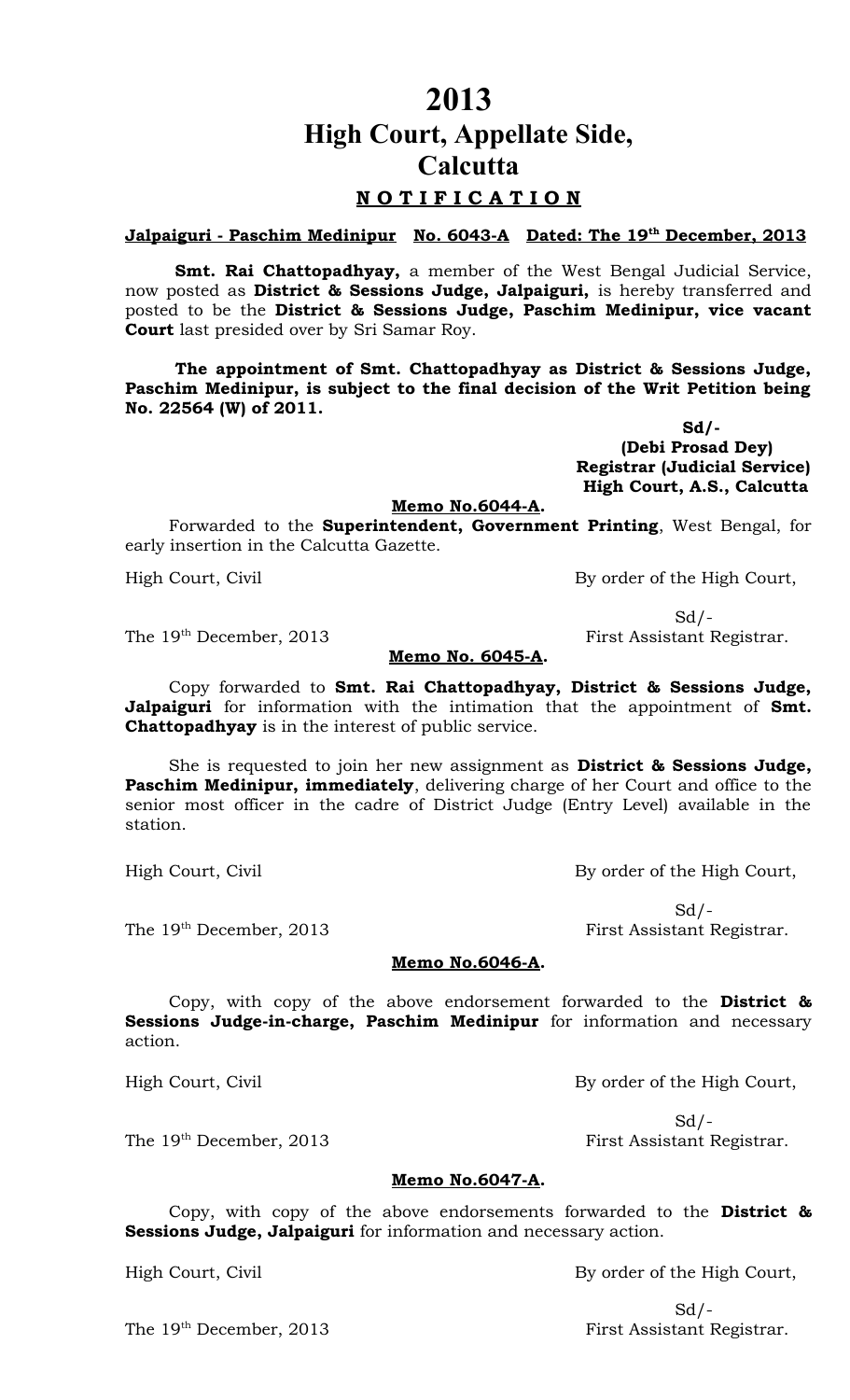### **2013 High Court, Appellate Side, Calcutta N O T I F I C A T I O N**

**Murshidabad – A&N Islands No. 6048 -A** 

Dated: The 19<sup>th</sup> December, 2013

**Sri Asit Kumar De,** a member of the West Bengal Judicial Service, now posted as **Additional District & Sessions Judge, 2nd Court, Berhampore, Murshidabad** is hereby transferred and posted to be the **District & Sessions Judge, A & N Islands, vice** Sri Debasish Mukhopadhyay.

**The appointment of Sri De as District & Sessions Judge, A & N Islands, is subject to the final decision of the Writ Petition being No. 22564 (W) of 2011.**

 **Sd/- (Debi Prosad Dey) Registrar (Judicial Service) High Court, A.S., Calcutta**

**Memo No. 6049-A.**

Forwarded to the **Superintendent, Government Printing**, West Bengal, for early insertion in the Calcutta Gazette. High Court, Civil **By order of the High Court**,

 Sd/- The 19<sup>th</sup> December, 2013 First Assistant Registrar.

#### **Memo No. 6050-A.**

Copy forwarded to **Sri Asit Kumar De, Additional District & Sessions Judge, 2nd Court, Berhampore, Murshidabad** for information with the intimation that the appointment of **Sri Asit Kumar De** is in the interest of public service.

He is requested to join his new assignment as **District & Sessions Judge, A & N Islands, immediately**, delivering charge of his Court and office to such an officer as may be nominated by the District Judge concerned, after ascertaining that the officer whom he is to succeed has made over or, is ready to make over charge there.

High Court, Civil **By order of the High Court**,

#### **Memo No. 6051 -A.**

Copy, with copy of the above endorsement forwarded to the **District & Sessions Judge, Murshidabad** for information and necessary action.

High Court, Civil By order of the High Court,

The 19<sup>th</sup> December, 2013 First Assistant Registrar.

#### **Memo No. 6052 -A.**

Copy, with copy of the above endorsements forwarded to the **District & Sessions Judge, Andaman & Nicobar Islands, Port Blair,** for information and necessary action.

The 19<sup>th</sup> December, 2013 First Assistant Registrar.

**Memo No. 6053-A.**

Copy, with copy of the above endorsements forwarded to the **Secretary, Law, Andaman & Nicobar Administration Secretariat, Port Blair – 744101,** for information and necessary action. High Court, Civil **By order of the High Court**,

The 19<sup>th</sup> December, 2013 First Assistant Registrar.

**Memo No. 6054 -A.**

Copy, with copy of the above endorsement forwarded to **Secretary to the Government of West Bengal, Judicial Department, Writers' Buildings, Kolkata - 700001,** for information.

High Court, Civil **By order of the High Court**,

The 19<sup>th</sup> December, 2013 First Assistant Registrar.

#### **Memo No. 6055 -A.**

Copy, with copy of the above endorsements forwarded to the **Registrar, Circuit Bench of Calcutta High Court at Port Blair, Andaman & Nicobar Islands** for information and necessary action. High Court, Civil By order of the High Court,

Sd/-

The 19<sup>th</sup> December, 2013 First Assistant Registrar.

Sd/-

The 19<sup>th</sup> December, 2013 First Assistant Registrar.

Sd/-

High Court, Civil **By order of the High Court**, Sd/-

Sd/-

Sd/-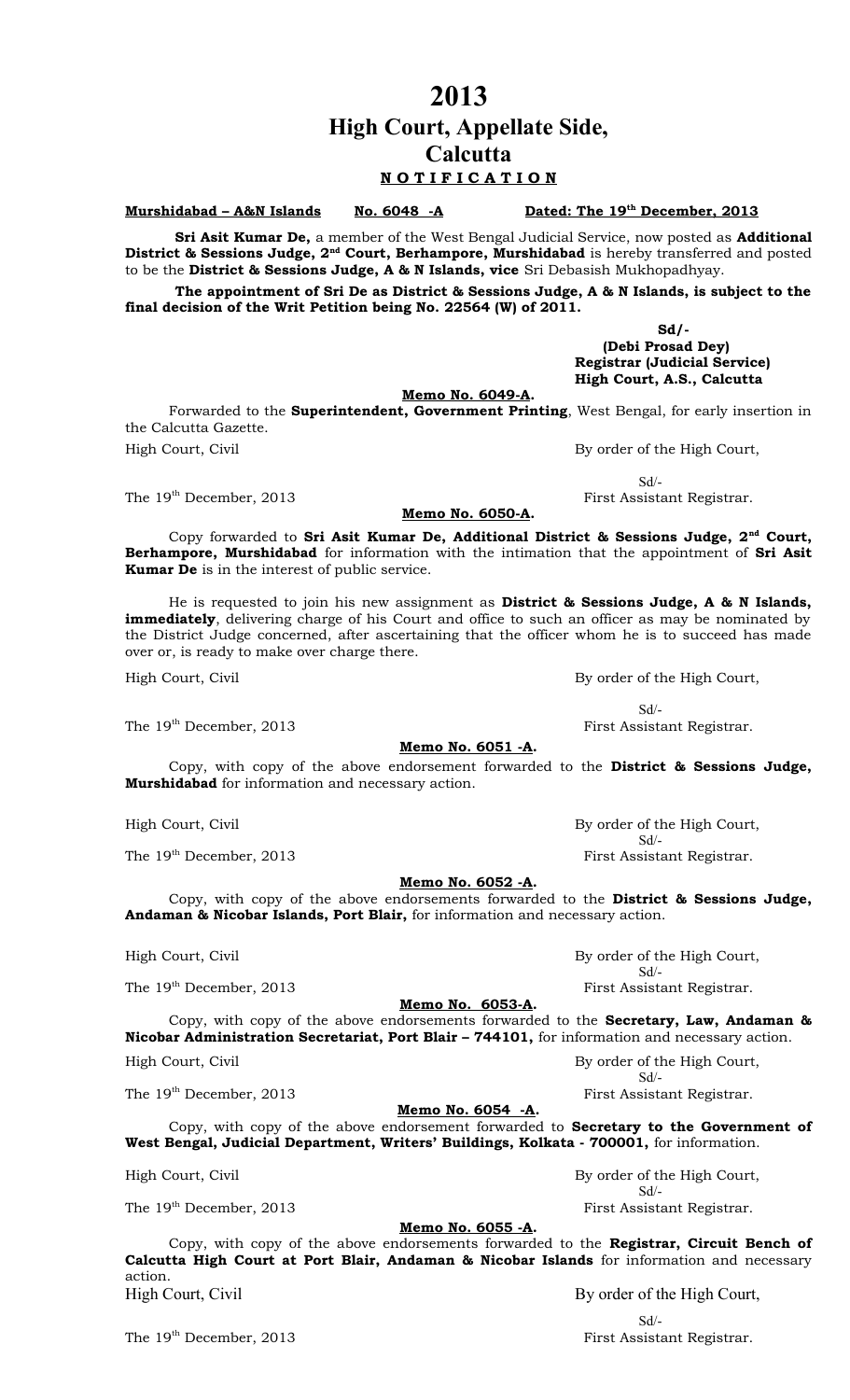**2013**

**High Court, Appellate Side,**

**Calcutta**

### **N O T I F I C A T I O N**

**Andaman & Nicobar Islands-Jalpaiguri No. 6056-A Dated: The 19th December, 2013**

**Sri Debasish Mukhopadhyay,** a member of the West Bengal Judicial Service, now posted as **District & Sessions Judge, Port Blair, Andaman & Nicobar Islands** is hereby transferred and posted to be the **District & Sessions Judge, Jalpaiguri, vice** Smt. Rai Chattopadhyay.

**The appointment of Sri Mukhopadhyay as District & Sessions Judge, Jalpaiguri is subject to the final decision of the Writ Petition being No. 22564 (W) of 2011.**

#### **Sd/- (Debi Prosad Dey) Registrar (Judicial Service) High Court, A.S., Calcutta**

#### **Memo No.6057 -A.**

Forwarded to the **Superintendent, Government Printing**, West Bengal, for early insertion in the Calcutta Gazette. High Court, Civil By order of the High Court,

Sd/-

The 19<sup>th</sup> December, 2013 **First Assistant Registrar.** 

#### **Memo No. 6058 -A.**

Copy forwarded to **Sri Debasish Mukhopadhyay, District & Sessions Judge, Port Blair, Andaman & Nicobar Islands** for information with the intimation that the appointment of **Sri Mukhopadhyay** is in the interest of public service.

He is requested to join his new assignment as **District & Sessions Judge, Jalpaiguri, immediately**, delivering charge of his Court and office to the Registrar, Circuit Bench of Calcutta High Court at Port Blair, A & N Islands after ascertaining that the officer whom he is to succeed has made over or, is ready to make over charge there.

High Court, Civil **By order of the High Court**,

The 19<sup>th</sup> December, 2013 First Assistant Registrar.

**Memo No. 6059 -A.**

Copy, with copy of the above endorsement forwarded to **Sri Sudip Niyogi, Registrar, Circuit Bench at Calcutta High Court at Port Blair, A & N Islands,** for information and necessary action.

High Court, Civil **By order of the High Court**,

Sd/-

Sd/-

The 19<sup>th</sup> December, 2013 First Assistant Registrar.

**Memo No. 6060 -A.**

Copy, with copy of the above endorsements forwarded to the **District & Sessions Judge, Andaman & Nicobar Islands, Port Blair,** for information and necessary action.

High Court, Civil By order of the High Court,

Sd/-

Sd/-

**Memo No. 6061 -A.** Copy, with copy of the above endorsements forwarded to the **Secretary, Law, Andaman & Nicobar Administration Secretariat, Port Blair – 744101,** for information and necessary action. High Court, Civil **By order of the High Court**,

The 19<sup>th</sup> December, 2013 First Assistant Registrar.

**Memo No. 6062 -A.**

Copy, with copy of the above endorsement forwarded to **Secretary to the Government of West Bengal, Judicial Department, Writers' Buildings, Kolkata - 700001,** for information. High Court, Civil By order of the High Court,

The 19<sup>th</sup> December, 2013 First Assistant Registrar.

Sd/-

The 19<sup>th</sup> December, 2013 First Assistant Registrar.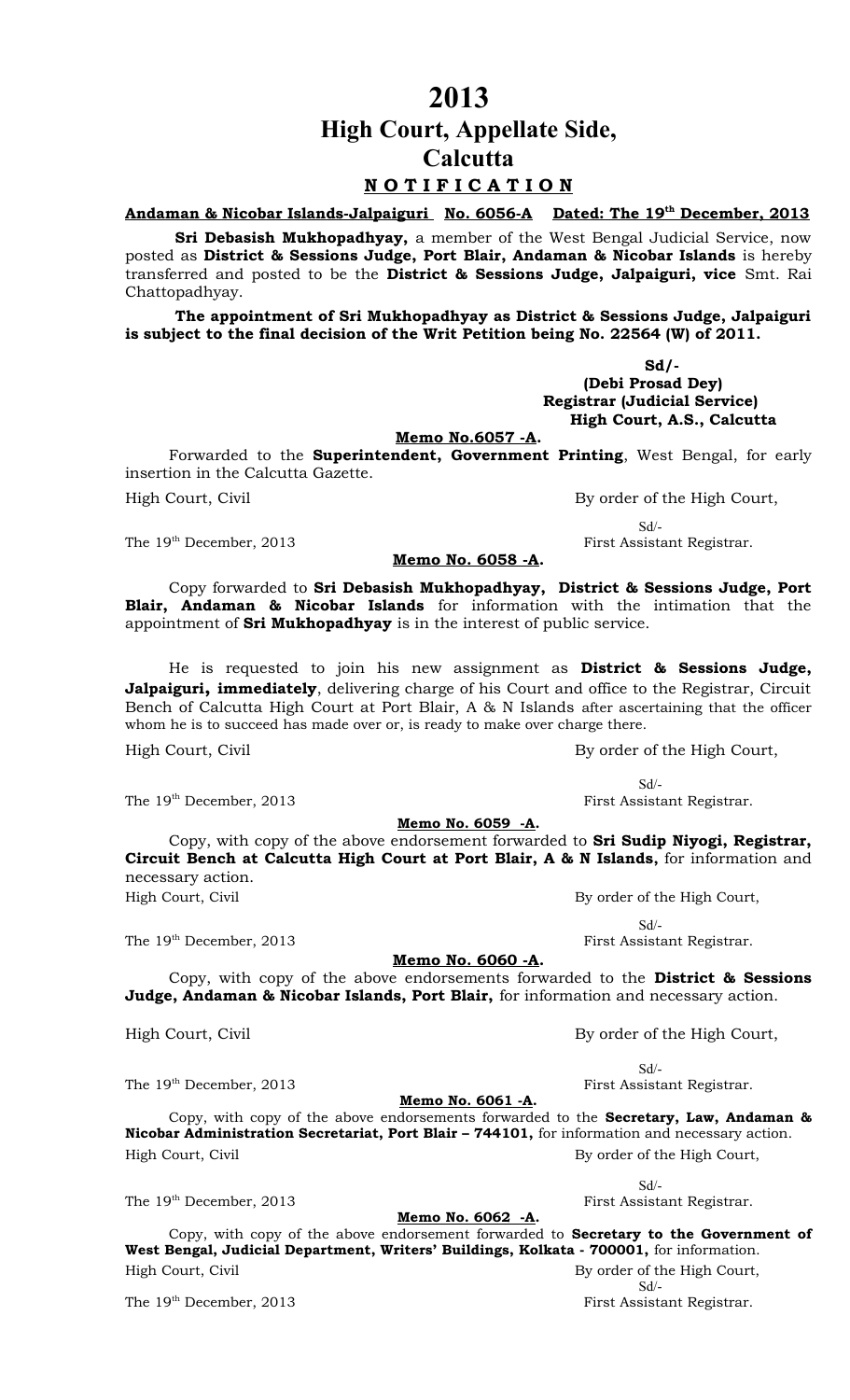# 2013 High Court, Appellate Side, **Calcutta**

### **N O T I F I C A T I O N**

### No. 6063--A Dated: The 19th December, 2013

The following 55 (fifty-five) Officers of the West Bengal Judicial Service, now posted in the places as mentioned against each of their names in the appropriate Column duly appointed on promotion, in the cadre of District Judge (Entry Level), are hereby posted on regular basis, in the places as mentioned against each of their names in the appropriate Column of the Schedule below :

| <u>SL.</u> | <b>NAME OF THE</b>       | PRESENT PLACE OF                        | <b>NEW PLACE OF</b>                                   |  |  |
|------------|--------------------------|-----------------------------------------|-------------------------------------------------------|--|--|
| <u>NO.</u> | <b>OFFICER</b>           | <b>POSTING</b>                          | <b>POSTING ON</b>                                     |  |  |
|            |                          |                                         | <b>PROMOTION</b>                                      |  |  |
| 1.         | Smt. Jayanti Ray         | Additional<br>District<br>&             | Additional<br>$\&$<br>District                        |  |  |
|            | Moitra                   | Sessions Judge, $4th$ Court,            | Sessions Judge, 4 <sup>th</sup> Court,                |  |  |
|            |                          | Asansol, Burdwan on ad-                 | Asansol, Burdwan.                                     |  |  |
|            |                          | hoc basis.                              |                                                       |  |  |
| 2.         | Sri Asish Kumar Das,     | District<br>Additional<br>$\&$          | Additional<br>District<br>$\&$                        |  |  |
|            |                          | Sessions Judge, $2nd$ Court,            | Sessions Judge, 2 <sup>nd</sup> Court,                |  |  |
|            |                          | Jangipur, Murshidabad, on               | Jangipur, Murshidabad.                                |  |  |
|            |                          | ad-hoc basis.                           |                                                       |  |  |
| 3.         | Sri Shyamal Kumar        | District<br>Additional<br>$\&$          | Additional<br>District<br>$\&$                        |  |  |
|            | Roy Chowdhury,           | Judge, Amta,<br>Sessions                | Sessions<br>Judge,<br>Amta,                           |  |  |
|            |                          | Howrah, on ad-hoc basis.                | Howrah.                                               |  |  |
| 4.         | Sri<br>Partha<br>Sarathi | District<br>Additional<br>$\&\,$        | Additional<br>District<br>&                           |  |  |
|            | Chakraborty,             | Sessions Judge, Jhargram,               | Sessions Judge, Jhargram,                             |  |  |
|            |                          | Paschim Medinipur, on ad-               | Paschim Medinipur.                                    |  |  |
|            |                          | hoc basis.                              |                                                       |  |  |
|            |                          |                                         |                                                       |  |  |
| 5.         | Sri<br>Prakash<br>Shyam  | Additional<br>District<br>$\alpha$      | Additional<br>District<br>&                           |  |  |
|            | Rajak,                   | Sessions Judge, $2nd$ Court,            | Sessions Judge, $2nd$ Court,                          |  |  |
|            |                          | Arambagh, Hooghly, on ad-<br>hoc basis. | Contai, Purba Medinipur,<br>vice Sri Pradip Banerjee. |  |  |
|            |                          |                                         |                                                       |  |  |
| 6.         | Sri Bidyut Kumar Roy,    | District<br>Additional<br>$\alpha$      | Additional<br>District<br>&                           |  |  |
|            |                          | Sessions Judge,<br>Kandi,               | Sessions Judge, 18th Court,                           |  |  |
|            |                          | Murshidabad, on<br>ad-hoc               | Alipore, 24 Pgs (S), vice Sri                         |  |  |
|            |                          | basis.                                  | Pulak Kumar Kundu.                                    |  |  |
| 7.         | Sri Sandip Chowdhury,    | Additional<br>District                  | & Additional<br>District<br>$\&$                      |  |  |
|            |                          | Sessions Judge, $3rd$ Court,            | Sessions Judge, Kalyani,                              |  |  |
|            |                          | Barrackpore, 24 Pgs (N), on             | Nadia, vice Sri Asim Kumar                            |  |  |
|            |                          | ad-hoc basis.                           | Das.                                                  |  |  |
|            |                          |                                         |                                                       |  |  |
| 8.         | Sujit<br>Kumar<br>Sri    | Additional<br>District<br>$\alpha$      | Additional<br>District<br>&                           |  |  |
|            | Mehrotra,                | Sessions Judge, 1 <sup>st</sup> Court,  | Sessions<br>Judge,<br>Kandi,                          |  |  |
|            |                          | Barasat, 24 Pgs (N), on ad-             | Murshidabad, vice<br>Sri                              |  |  |
|            |                          | hoc basis.                              | Bidyut Kumar Roy.                                     |  |  |
| 9.         | Smt. Arti Sharma Roy,    | Additional<br>District<br>& ∣           | Additional<br>District<br>&                           |  |  |
|            |                          | Sessions<br>Judge,                      | Sessions<br>Judge,                                    |  |  |
|            |                          | Chandernagore, Hooghly, on              | Chandernagore, Hooghly.                               |  |  |
|            |                          | ad-hoc basis.                           |                                                       |  |  |
|            |                          |                                         |                                                       |  |  |

**S C H E D U L E**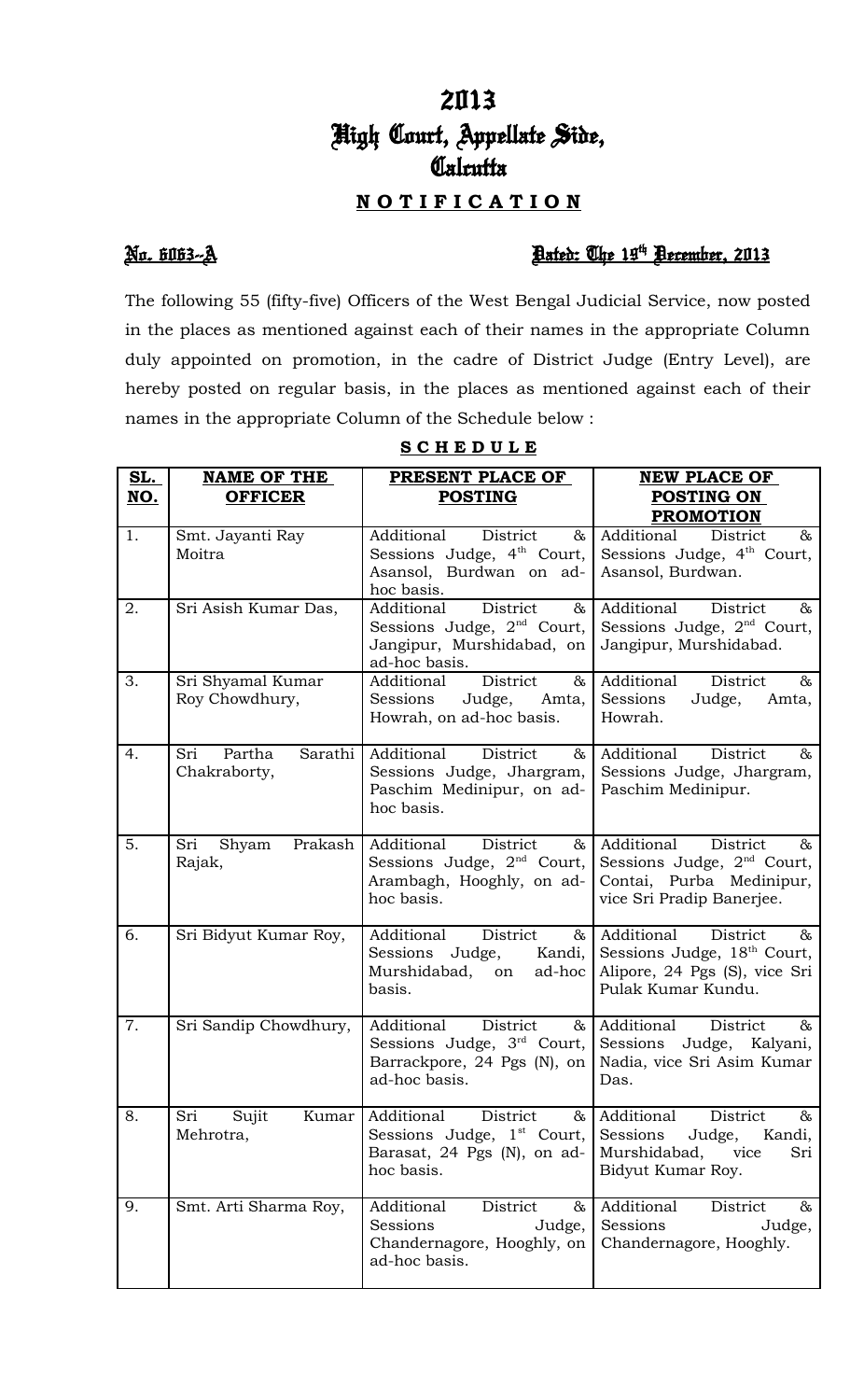| 10. | Rupanjana<br>Smt.<br>Chakraborty,       | Additional<br>District<br>$\infty$<br>Sessions Judge, Ranaghat,<br>Nadia, on ad-hoc basis.                  | Additional<br>District<br>&<br>Sessions Judge, Ranaghat,<br>Nadia.                                                                                                         |
|-----|-----------------------------------------|-------------------------------------------------------------------------------------------------------------|----------------------------------------------------------------------------------------------------------------------------------------------------------------------------|
| 11. | Sri. Pradip Banerjee,                   | Additional<br>District<br>&<br>Sessions Judge, $2nd$ Court,<br>Contai, Purba Medinipur, on<br>ad-hoc basis. | Additional<br>District<br>$\&$<br>Sessions Judge, $2nd$ Court,<br>Barrackpore, 24 Pgs (N),<br>vice Sri Debashis Halder.                                                    |
| 12. | Sri. Manas Basu,                        | District<br>Additional<br>&<br>Sessions Judge,<br>Bolpur,<br>Birbhum, on ad-hoc basis.                      | Additional<br>District<br>&<br>Sessions Judge, 3 <sup>rd</sup> Court,<br>Chinsurah, Hooghly, vice<br>Sri Sankar Kumar Ghosh.                                               |
| 13. | Sudeshna<br>Smt.<br>De<br>Chatterjee    | Additional<br>District<br>&<br>Sessions Judge, Baruipur,<br>24 Pgs (S), on ad-hoc basis.                    | $\&$<br>Additional<br>District<br>Sessions Judge, Baruipur,<br>24 Pgs (S).                                                                                                 |
| 14. | Smt. Durga Khaitan                      | Additional<br>District<br>&<br>Sessions Judge, Bishnupur,<br>Bankura, on ad-hoc basis.                      | Additional<br>District<br>$\&$<br>Sessions Judge, Bishnupur,<br>Bankura.                                                                                                   |
| 15. | Sri.<br>Manojyoti<br>Bhattacharya       | Addtional<br>District<br>&<br>Judge,<br>$FTC-1$ ,<br>Sessions<br>Asansol, Burdwan.                          | Additional<br>District<br>&<br>Sessions Judge, 4 <sup>th</sup> Court,<br>Malda,<br>vice Sri<br>Gour<br>Sundar Banerjee.                                                    |
| 16. | Sri<br>Sanjoy<br>Mukhopadhyay,          | Additional<br>District<br>&<br>Sessions<br>$FTC-3$ ,<br>Judge,<br>Malda.                                    | Additional<br>District<br>$\&$<br>Sessions Judge, 5 <sup>th</sup> Court,<br>Krishnagar,<br>Nadia,<br>vice<br>vacant Court last presided<br>over by Yasmin Fatma.           |
| 17. | Sri Mahananda Das,                      | Additional<br>District<br>&<br>Sessions<br>Judge, FTC-1,<br>Basirhar, 24 Pgs (N).                           | Additional<br>District<br>&<br>Sessions Judge, 2 <sup>nd</sup> Court,<br>Suri, Birbhum, vice vacant<br>Court last presided over by<br>Sri Partha Pratim Roy.               |
| 18. | Kiran<br>Sri<br>Arun<br>Bandyopadhyay,  | Additional<br>District<br>$\&$<br>$FTC-1$ ,<br>Sessions<br>Judge,<br>Jalpaiguri.                            | Additional<br>District<br>$\&$<br>Sessions Judge, 4 <sup>th</sup> Court,<br>Jalpaiguri, vice Sri Tapan<br>Kumar Das - I.                                                   |
| 19. | Sri Subhankar Sen,                      | District<br>$\&$<br>Additional<br>Sessions<br>Judge, FTC-1,<br>Burdwan.                                     | Additional<br>District<br>$\&$<br>Sessions<br>Judge, Kalna,<br>Burdwan, vice Sri Abani<br>Kanta Laha.                                                                      |
| 20. | Sri Anupam Maity,                       | District<br>Additional<br>&<br>Sessions<br>FTC,<br>Judge,<br>Durgapur, Burdwan.                             | Additional<br>District<br>$\&$<br>Sessions Judge, 4 <sup>th</sup> Cour,<br>Barasat, vice vacant Court<br>last presided over by Sri<br>Amit Chakraborty.                    |
| 21. | Kallol<br>Sri<br>Chattopadhyay,         | District<br>Additional<br>&<br>Sessions<br>Judge,<br>$FTC-1$ ,<br>Berhampore, Murshidabad.                  | Additional<br>District<br>$\&$<br>Sessions Judge, Lalbagh,<br>Murshidabad, vice<br>Sri<br>Rabindranath Malik.                                                              |
| 22. | Sri<br>Somesh Chandra<br>Pal,           | District<br>Additional<br>&<br>Sessions<br>Judge, FTC-1,<br>Alipurduar, Jalpaiguri.                         | Additional<br>$\&$<br>District<br>Sessions<br>Judge,<br>Alipurduar, Jalpaiguri, vice<br>Sri<br>Prasun<br>Kumar<br>Bhattacharjee.                                           |
| 23. | Sri<br>Kumar<br>Arpan<br>Chattopadhyay, | Additional<br>District<br>&<br>Sessions<br>Judge,<br>$FTC-3$ ,<br>Barasat, 24 Pgs (N).                      | District<br>Additional<br>$\&$<br>Sessions Judge, Buniadpur,<br>Dakshin<br>Dinajpur,<br>vice<br>Sandipan Bandyopadhyay.                                                    |
| 24. | Sri<br>Santanu<br>Mukhopadhyay,         | Additional<br>District<br>&<br>Sessions Judge, FTC, Cooch<br>Behar.                                         | Additional<br>District<br>$\&$<br>Sessions Judge, 1st Court,<br>Balurghat,<br>Dakshin<br>Dinajpur, vice vacant Court<br>last presided over by Sri<br>Pallab Roy Chowdhury. |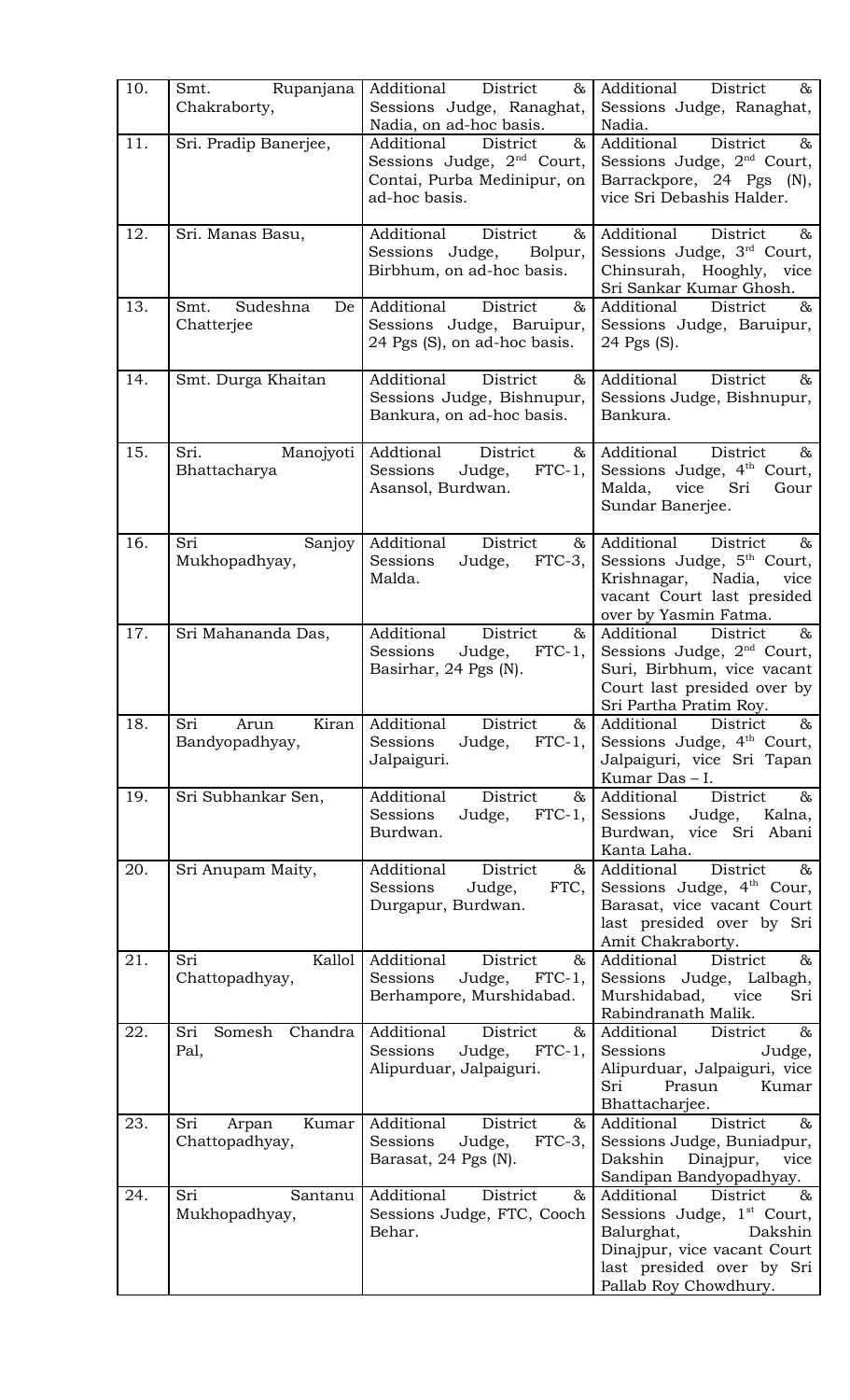| 25. | Sri Nirvan Khesong,   | Additional<br>District<br>$\&$  <br>Sessions<br>Judge, FTC-3,  | Additional<br>District<br>$\&$<br>Sessions Judge, 2 <sup>nd</sup> Court,         |
|-----|-----------------------|----------------------------------------------------------------|----------------------------------------------------------------------------------|
|     |                       | Howrah.                                                        | Bankura, vice vacant Court                                                       |
|     |                       |                                                                | last presided over by Sri<br>Subhendu Bhattacharya.                              |
| 26. | Bhaskar<br>Sri        | Additional<br><b>District</b><br>85<br>Sessions<br>$FTC-2$ ,   | Additional<br>District<br>$\&$                                                   |
|     | Bhattacharya,         | Judge,<br>Malda.                                               | Sessions Judge, 1 <sup>st</sup> Court,<br>Tamluk, Purba Medinipur,               |
|     |                       |                                                                | vice vacant Court last<br>presided over by Sri Kausik                            |
|     |                       |                                                                | Bhattacharya                                                                     |
| 27. | Smt, Kumkum singha,   | Additional<br>District<br>&<br>Judge, FTC-2,<br>Sessions       | Additional<br>District<br>85<br>Sessions Judge, $2nd$ Court,                     |
|     |                       | Tamluk, Purba Medinipur.                                       | Tamluk, Purba Medinipur,<br>vice Sri Subhasis Ghosh.                             |
| 28. | Sri Sarajit Mazumdar, | District<br>Additional<br>85                                   | Additional<br>District<br>$\&$                                                   |
|     |                       | Sessions<br>$FTC-5$ ,<br>Judge,<br>Alipore, 24 Pgs (S).        | Sessions Judge, 9 <sup>th</sup> Court,<br>Alipore, 24 Pgs (S) vice               |
|     |                       |                                                                | vacant Court last presided                                                       |
| 29. | Sri Priyabrata Dutta, | Additional<br>District<br>&                                    | over by Sri Narendra Rai.<br>Additional<br>$\&$<br>District                      |
|     |                       | Sessions Judge, FTC, Suri,                                     | Sessions<br>Judge,                                                               |
|     |                       | Birbhum.                                                       | Cooch<br>Mathabhanga,<br>Behar, vice Sri Muktipada                               |
|     |                       |                                                                | Mondal.                                                                          |
| 30. | Sri Surajit Dey,      | Additional<br>Registrar,<br>Supreme Court of India, on         | Judge, Bench - II, City<br>Sessions Court, Calcutta                              |
| 31. | Smt.<br>Indrilla      | deputation.<br>District<br>Additional<br>$\&$                  | vice Smt. Sanchita Sarkar.<br>Additional<br>District<br>$\&$                     |
|     | Mukhopdhyay (Mitra)   | Sessions<br>Judge,<br>FTC,                                     | Sessions Judge, $2nd$ Court,                                                     |
|     |                       | Kalyani, Nadia.                                                | Bongaon, 24 Pgs (N), vice<br>Sri Dilip Kumar Das.                                |
| 32. | Sri Bimal Kanti Bera  | District<br>Additional<br>&                                    | Additional<br>District<br>$\&$                                                   |
|     |                       | Sessions<br>Judge, $FTC-2,$<br>Barasat, 24 Pgs (N).            | Sessions Judge, Dinhata,<br>Cooch<br>Behar<br>Sri<br>vice                        |
| 33. | Sri Sujay Sengupta,   | Additional<br><b>District</b><br>$\&$                          | Shankar Mani Tripathi.<br>Additional<br>District<br>$\&$                         |
|     |                       | Sessions<br>Judge,<br>$FTC-1$ ,                                | Sessions Judge, 3rd Court,                                                       |
|     |                       | Barrackpore, 24 Pgs (N).                                       | Tamluk, Purba Medinipur,<br>Court<br>last<br>vice<br>vacant                      |
|     |                       |                                                                | presided over by Sri Tapan                                                       |
| 34. | Kumar<br>Sri<br>Gopal | Additional<br>District<br>&                                    | Kumar Sinha - II.<br>Judge, Special Court (E.C.                                  |
|     | Dalmia,               | Sessions<br>Judge,<br>$FTC-8$ ,<br>Alipore, 24 Pgs (S).        | Additional<br>Act)-cum<br>$\overline{\phantom{0}}$<br>District & Sessions Judge, |
|     |                       |                                                                | Burdwan<br>Asansol,<br>vice                                                      |
|     |                       |                                                                | vacant Court last presided<br>over by Firoza Khatoon.                            |
| 35. | Sri Suberthi Sarkar,  | Additional<br>District<br>&<br>Judge,<br>Sessions<br>$FTC-1$ , | Additional<br>District<br>$\&$<br>Sessions Judge, $2nd$ Court,                   |
|     |                       | Chinsurah, Hooghly.                                            | Cinsurah, Hooghly, vice Sri                                                      |
| 36. | Mir Rashid Ali,       | Additional<br>District<br>$\&$                                 | Shyamal Kumar Biswas.<br>Additional<br>$\&$<br>District                          |
|     |                       | $FTC-1$ ,<br>Sessions<br>Judge,                                | Sessions Judge, 3rd Court,                                                       |
|     |                       | Alipore 24 Pgs (S).                                            | Paschim<br>Medinipur,<br>vice<br>Md. Muizzuddeen.                                |
| 37. | Smt. Sumitra Roy,     | Additional<br>District<br>&<br>Sessions<br>Judge,<br>FTC,      | Additional<br>District<br>$\&$<br>Sessions Judge, 2 <sup>nd</sup> Court,         |
|     |                       | Serampore, Hooghly.                                            | Serampore, Hooghly, vice                                                         |
| 38. | Sri Subasish Ghoshal, | Additional<br>District<br>85                                   | Sri Ashis Kumar Hazra.<br>Additional<br>District<br>&                            |
|     |                       | Sessions<br>$FTC-2$ ,<br>Judge,                                | Sessions Judge, 4 <sup>th</sup> C ourt,                                          |
|     |                       | Burdwan.                                                       | Suri, Birbhum vice vacant<br>Court last presided over by                         |
|     |                       | Additional<br>District                                         | Smt. Rai Chattopadhyay.                                                          |
| 39. | Sri Sanjay Kumar Das, | &<br>Sessions<br>$FTC-2$ ,<br>Judge,                           | In the newly created $2nd$<br>Court of Additional District                       |
|     |                       | Asansol, Burdwan.                                              | & Sessions Judge, Katwa,<br>Burdwan.                                             |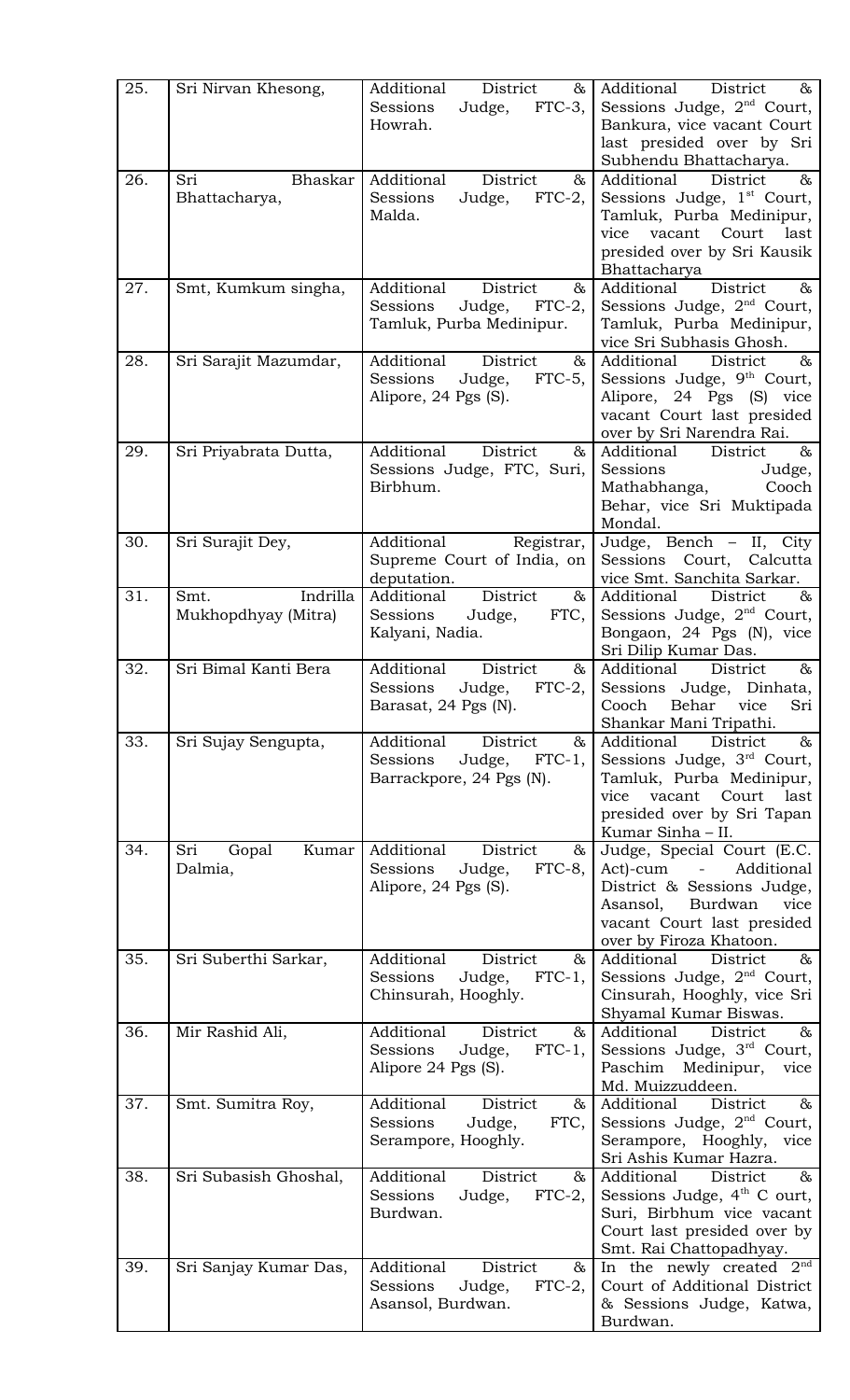| 40. | Mr. Ataur Rahaman,                     | &<br>Additional<br>District<br>Sessions<br>Judge, FTC-2,<br>Berhampore, Murshidabad.       | Additional<br>$\&$<br>District<br>Sessions Judge, 3rd Court,<br>Balurghat,<br>Dakshin<br>Dinajpur, vice Sri Tapan<br>Kumar Sinha - II.         |
|-----|----------------------------------------|--------------------------------------------------------------------------------------------|------------------------------------------------------------------------------------------------------------------------------------------------|
| 41. | Sri Prasad Kumar Roy,                  | Additional<br><b>District</b><br>&<br>$FTC-1$ ,<br>Sessions<br>Judge,<br>Purulia.          | District<br>Additional<br>$\&$<br>Sessions Judge, 7th Court,<br>Paschim Medinipur vice Mr.<br>Golam Nabi.                                      |
| 42. | Sri Sudhir Kumar,                      | District<br>Additional<br>&<br>Sessions<br>Judge,<br>FTC,<br>Rampurhat, Birbhum.           | Additional<br>District<br>$\&$<br>Sessions Judge, Nabadwip,<br>Nadia, vice Sri Subhabrota<br>Chowdhury.                                        |
| 43. | Sri<br>Narendra<br>Nath<br>Dasgupta,   | Additional<br>District<br>&<br>Sessions<br>Judge,<br>$FTC-4,$<br>Alipore, 24 Pgs (S).      | Additional<br>District<br>$\&$<br>Sessions Judge, Tehatta,<br>Nadia, vice<br>Sri<br>Daman<br>Prosad Biswas.                                    |
| 44. | Sri<br>Jimut<br>Bahan<br>Biswas,       | Additional<br>District<br>$\&$<br>Judge, FTC-1,<br>Sessions<br>Malda.                      | Additional<br>District<br>$\alpha$<br>Sessions Judge, 2 <sup>nd</sup> Court,<br>Krishnagar, Nadia, vice Sri<br>Siddhartha<br>Roy<br>Chowdhury. |
| 45. | Nandan<br>Sri<br>Deb<br>Barman,        | Additional<br>District<br>&<br>Judge, FTC-1,<br>Sessions<br>Barasat, 24 Pgs (N).           | District<br>Additional<br>$\&$<br>Sessions<br>Judge,<br>Raghunathpur, Purulia vice<br>Sri Karna Prosad Burman.                                 |
| 46. | Sonali<br>Smt.<br>Nandy<br>Chkraborty, | Additional<br>District<br>&<br>Sessions<br>Judge,<br>FTC,<br>Haldia, Purba Medinipur.      | Additional<br>District<br>$\&$<br>Sessions Judge, 5 <sup>th</sup> Court,<br>Malda,<br>vice Sri<br>Prabir<br>Kumar Mishra.                      |
| 47. | Sri Jeetendra Gupta,                   | Additional<br>District<br>&<br>Sessions<br>Judge,<br>$FTC-5$ ,<br>Barasat, 24 Pgs (N).     | Additional<br>District<br>$\&$<br>Sessions<br>Judge,<br>Haldia,<br>Purba Medinipur vice Sri<br>Somnath Chakraborty.                            |
| 48. | Sri Utpal Mishra                       | Additional<br>District<br>&<br>Sessions<br>$FTC-2$ ,<br>Judge,<br>Contai, Purba Medinipur. | Additional<br>District<br>&<br>Sessions Judge, Kalimpong,<br>Darjeeling<br>vice<br>Sri<br>Amalendu Bhowmik.                                    |
| 49. | Kumar<br>Sri<br>Tapan<br>Mondal,       | Additional<br>District<br>&<br>Judge, FTC-1,<br>Sessions<br>Raigunj, Uttar Dinajpur.       | Additional<br>District<br>$\&$<br>Sessions Judge, 5th Court,<br>Barasat, 24 Pgs (N), vice<br>vacant.                                           |
| 50. | Sri Bibhuti Khesong,                   | Additional<br>District<br>&<br>Sessions<br>Judge, FTC-2,<br>Raigunj, Uttar Dinajpur.       | District<br>Additional<br>$\&$<br>Sessions<br>Judge,<br>Mal,<br>Jalpaiguri, vice Smt. Kaberi<br>Basu.                                          |
| 51. | Sri<br>Subhra<br>Bandyopadhyay,        | Additional<br>District<br>$\&$<br>$FTC-2,$<br>Sessions<br>Judge,<br>Howrah.                | Additional<br>District<br>$\&$<br>Sessions Judge, 2 <sup>nd</sup> Court,<br>Arambagh,<br>Hooghly,<br>vice<br>Sri Shyam Prakash Rajak.          |
| 52. | Sri Jyotirmoy Chandra,                 | Additional<br>District<br>&<br>Sessions<br>Judge, FTC-2,<br>Alipurduar, Jalpaiguri.        | Additional<br>District<br>$\&$<br>Judge, Ghatal,<br>Sessions<br>Paschim Medinipur, vice Sri<br>Pradip Barman.                                  |
| 53. | Smt. Sujata Kharga,                    | Additional<br>District<br>&<br>Sessions<br>Judge,<br>$FTC-2$ ,<br>Basirhat, 24 Pgs (N).    | Additional<br>District<br>$\&$<br>Sessions<br>Judge,<br>Khatra,<br>Bankura,<br>vice<br>Sri<br>Shyamalendu Ghoshal.                             |
| 54. | Sri<br>Ramesh<br>Kumar<br>Pradhan,     | Additional<br>District<br>&<br>Sessions<br>Judge,<br>$FTC-2$ ,<br>Kandi, Murshidabad.      | Additional<br>District<br>$\&$<br>Sessions Judge, 3 <sup>rd</sup> Court,<br>Barrackpore, 24 Pgs (N),<br>vice Sri Sandip Chowdhury.             |